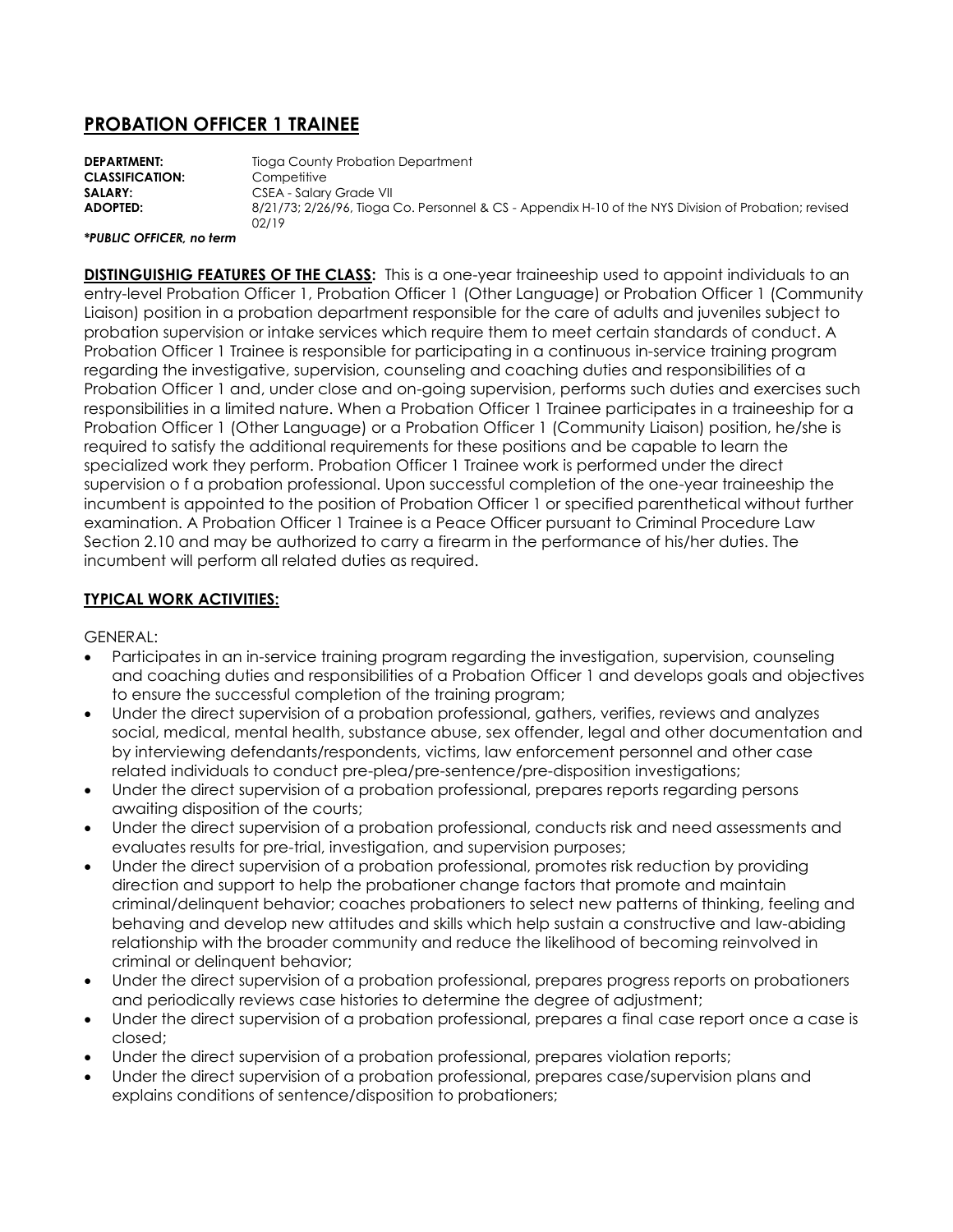- Under the direct supervision of a probation professional, monitors probationers' compliance with conditions of probation;
- Under the direct supervision of a probation professional, performs drug/alcohol screenings, and collects DNA samples from probationers;
- May develop and maintain professional relationships with other social and law enforcement agencies and cooperates with them in matters of mutual interest such as assisting probationers with life adjustments;
- May arrange for medical, mental health, substance abuse treatment or other services according to individual probationer's needs or court orders; May testify in court or at violation hearings;
- May use a firearm in performing duties and exercising authority pursuant to departmental policy.

### ADDITIONAL FOR PROBATION OFFICER 1 (COMMUNITY LIAISON) TRAINEESHIP:

- Under the direct supervision of a probation professional:
- Reviews local probation department programs, literature, forms, instructions, etc. for accessibility to minority probationers;
- Identifies programs, policies and practices which may impede effective service delivery to minority communities; Participates in special studies, assignments and research projects related to the impact of probation department policies and service delivery on minority communities;
- Prepares written reports with recommendations regarding the impact of probation department actions, decisions and requirements of service delivery to minority communities;
- Establishes and maintains relationships with minority groups and organizations regarding probation service delivery to minority communities;
- Conducts special outreach and recruitment activities to minority communities; Serves as department resource concerning minority issues.

## **FULL PERFORMANCE KNOWLEDGE, SKILLS AND ABILITIES**

**GENERAL:** Working knowledge of interviewing and investigative techniques and practices related to probation work; Working knowledge of laws pertaining to probation work and the functions and procedures of family and criminal courts; Working knowledge of methods of differential supervision of probationers including the application of cognitive behavioral interventions and motivational techniques; Working knowledge of effective assessment, case planning and management; Working knowledge of special offender populations such as domestic violence offenders, sex offenders, DWI offenders, youthful offenders, juvenile offenders, Persons in Need of Supervision and juvenile delinquents; Working knowledge of juvenile and adult risk and needs assessment instruments; Working knowledge of the provisions of the Health Insurance Portability and Accountability Act (HIPAA) regulations and policies relating to confidentiality of case record information; Working knowledge of tools used to monitor compliance with conditions of probation, such as drug and alcohol screenings, DNA collection and electronic monitoring devices; Working knowledge of the powers of a Peace Officer; Working knowledge of the geography of the jurisdiction employed in; Working knowledge of factors related to crime and delinquency; Working knowledge of the rules of evidence, arrest laws and custody procedures; Working knowledge of social sciences, including sociology, psychology and demography; Working knowledge of community resources; Working knowledge of employment, training and treatment options available to probationers; Working knowledge of firearm safety; Skill in the use of firearms where authorized; Ability to administer accurate and thorough assessments; Ability to understand and follow oral and written instructions;

Ability to analyze and organize data and prepare records and reports; Ability to conduct effective case planning; Ability to refer a probationer to the right types of services within the probation department and the broader community; Ability to promote and monitor change and take appropriate action to sustain growth or help the probationer initiate appropriate behavioral patterns; Ability to establish and maintain effective working relationships with others; Ability to counsel probationers regarding social,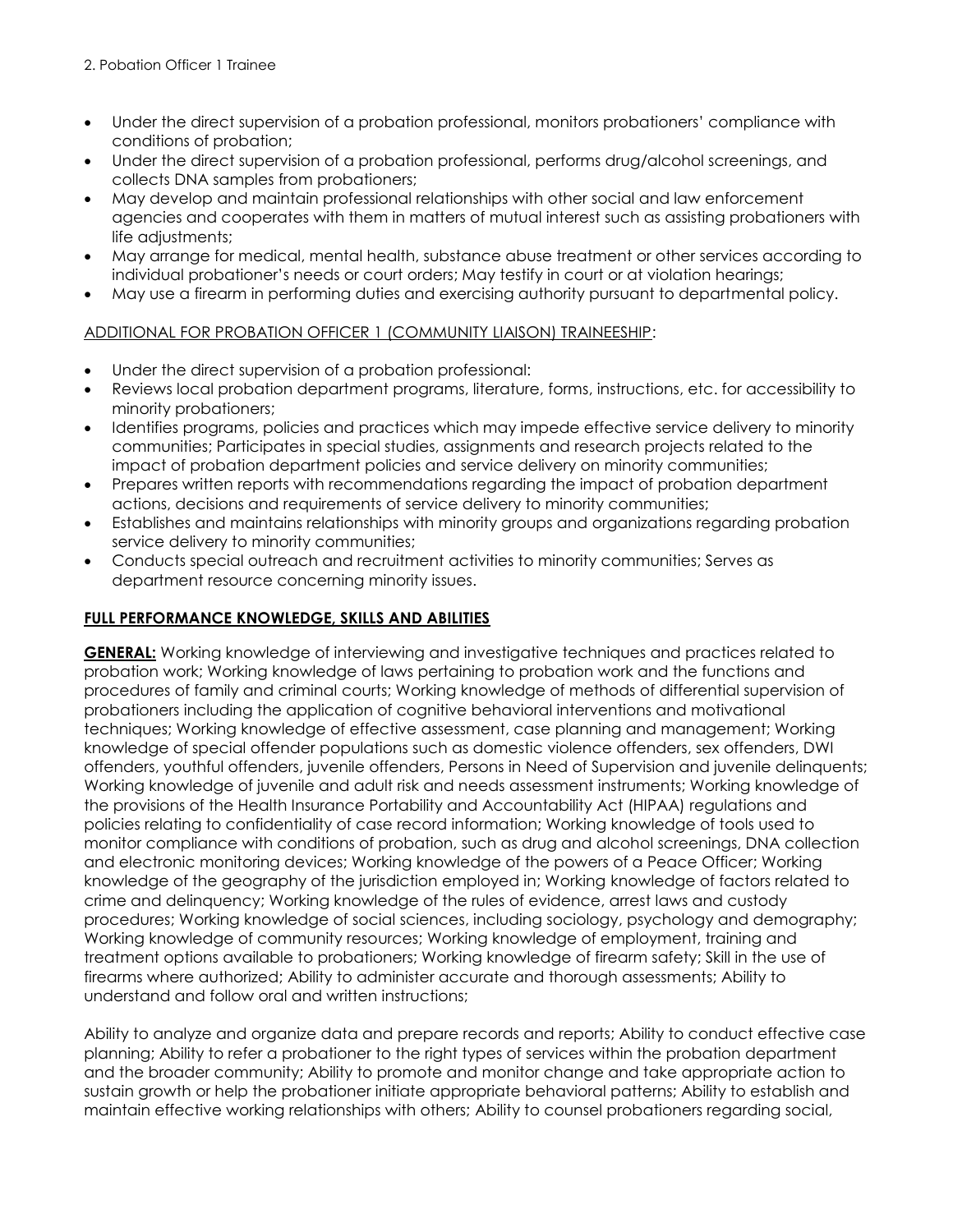emotional and vocational problems; Ability to understand and interpret complex written technical information including statutes, regulations and operational procedures; Ability to communicate effectively both orally and in writing; Ability to administer drug, alcohol testing and collect DNA samples as needed; Ability to understand and empathize with the needs and concerns of others; Ability to maintain composure and make rational judgments under stressful conditions; Ability to safely and effectively use a firearm if so authorized.

ADDITIONAL FOR PROBATION OFFICER 1 (OTHER LANGUAGE) TRAINEESHIP: Good knowledge of grammar, vocabulary, syntax and pronunciation in the other language; Ability to speak the other language at a proficiency level deemed appropriate by the department worked in.

ADDITIONAL FOR PROBATION OFFICER 1 (COMMUNITY LIAISON) TRAINEESHIP: Working knowledge of programs, literature, forms, instructions etc. related to probation services delivered to the minority community served; Working knowledge of demographic, socio-economic, cultural and other minority issues related to the probation services delivered; Working knowledge of community resources available to the respective minority community; Working knowledge of modern principles and practice related to effective outreach to the minority community served; Ability to establish and maintain working relationships with the respective minority community and other agencies/organizations providing them with services.

**OPEN COMPETITIVE MINIMUM QUALIFICATIONS:** Graduation from a regionally accredited college or university or one accredited by the N New York State board of Regents to grant degrees, with a Bachelor's degree or higher with at least thirty (30) credit hours in the social or behavioral sciences.

**PROMOTION QUALIFICATIONS:** One (1) year of permanent competitive class service as a Probation Assistant plus graduation from a regionally accredited college or university or one accredited by the New York State board of Regents to grant degrees, with a Bachelor's degree or higher with at least thirty (30) credit hours in the social or behavioral sciences.

# **Additional for Probation Officer 1 (Community Liaison) Traineeship:**

(A) Completion of a major course of study which included a minimum of twenty-four (24) semester credit hours in Native American, African-American, Asian or Hispanic Cultural Studies from a regionally accredited college or university or one accredited by the New York State Board of Regents; or (B) Two years of close cultural association1 with Native Americans, African-American, Asian or Hispanics, or a work association in a criminal justice or juvenile justice setting which requires advocacy for or interaction with Native Americans, African Americans, Asians or Hispanics.

# **Special Requirement for Probation Officer 1 (Other Language) Traineeship:**

When considered for appointment a candidate must be able to demonstrate proficiency in the other language at the level deemed appropriate for the department worked in. The language proficiency of the permanent appointees will be further evaluated during the post-appointment probationary term.

**Special Requirement:** Where required, possession of a current driver's license or the ability to otherwise meet the transportation requirements of the position.

**Note:** Social science includes areas of study concerned with humans living in relation to other humans in a social environment and such as anthropology, criminal justice, economics, geography, history, political science, psychology and sociology.

Behavioral science is a subset of social science characterized by observation of the behavior of living organisms and focused on human social behavior such as psychology, sociology, anthropology,